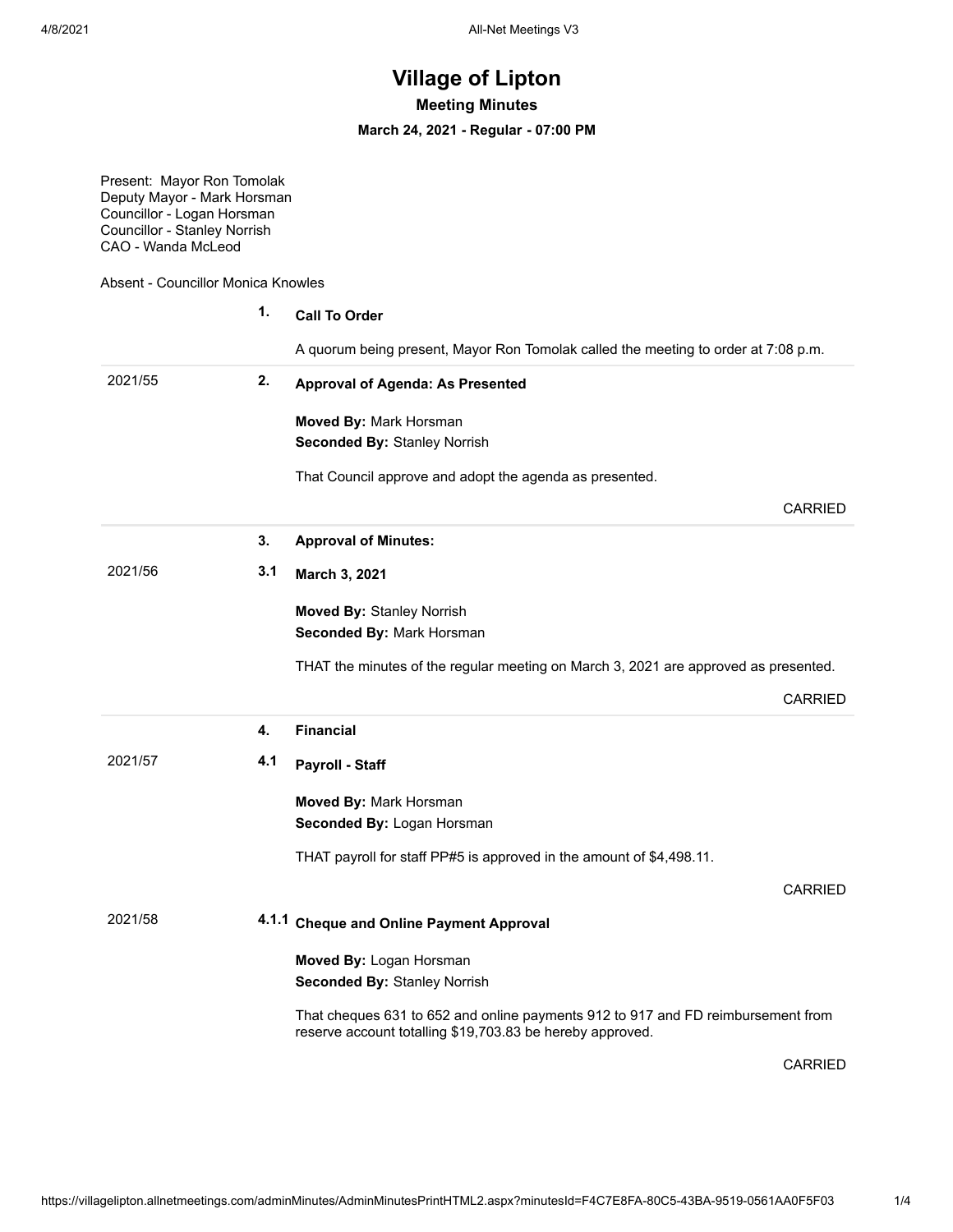| 2021/59 | 4.2 | <b>Fire Department Expenses</b>                                                                                                                                                                                                                                                                                                                                                                                                                                                                                 |
|---------|-----|-----------------------------------------------------------------------------------------------------------------------------------------------------------------------------------------------------------------------------------------------------------------------------------------------------------------------------------------------------------------------------------------------------------------------------------------------------------------------------------------------------------------|
|         |     | <b>Moved By: Stanley Norrish</b>                                                                                                                                                                                                                                                                                                                                                                                                                                                                                |
|         |     | <b>Seconded By: Mark Horsman</b>                                                                                                                                                                                                                                                                                                                                                                                                                                                                                |
|         |     | THAT Council approves the transfer from the Fire Department Reserve account to the<br>Conexus Credit Union General account to cover the expenses of Joye Schoonbaert -<br>Canada Post \$26.78;<br>Dollarama \$38.63;<br>Dollarama \$37.24<br>Total of \$102.65.                                                                                                                                                                                                                                                 |
|         |     | CARRIED                                                                                                                                                                                                                                                                                                                                                                                                                                                                                                         |
| 2021/60 | 4.3 | <b>Staff review - Barteski</b>                                                                                                                                                                                                                                                                                                                                                                                                                                                                                  |
|         |     | <b>Moved By: Mark Horsman</b>                                                                                                                                                                                                                                                                                                                                                                                                                                                                                   |
|         |     | <b>Seconded By: Logan Horsman</b>                                                                                                                                                                                                                                                                                                                                                                                                                                                                               |
|         |     | THAT the 6 month probation has been completed for employee Barteski and we approve<br>a 5% increase to \$21 /hour effective March 10, 2021.                                                                                                                                                                                                                                                                                                                                                                     |
|         |     | <b>CARRIED</b>                                                                                                                                                                                                                                                                                                                                                                                                                                                                                                  |
| 2021/61 | 4.4 | <b>Holiday Pay 2020</b>                                                                                                                                                                                                                                                                                                                                                                                                                                                                                         |
|         |     | Moved By: Mark Horsman                                                                                                                                                                                                                                                                                                                                                                                                                                                                                          |
|         |     | <b>Seconded By: Stanley Norrish</b>                                                                                                                                                                                                                                                                                                                                                                                                                                                                             |
|         |     | THAT Council approves and is aware of the holiday pay paid out to former employee<br>Chris Reynolds in the amount of \$3,634.86 he was owed/entitled to and THAT<br>FURTHERMORE the amount of \$2,955.60 was added to Employee Steve Enser entitled<br>holiday days on PP# 16 2020 to avoid any holiday pay confusion. This moment forward<br>the amounts of Holiday pay will be shown on timecards and accrued as currently<br>available. No other amounts of holiday pay will be owed other than those shown. |
|         |     | CARRIED                                                                                                                                                                                                                                                                                                                                                                                                                                                                                                         |
| 2021/62 | 4.5 | Reserve account                                                                                                                                                                                                                                                                                                                                                                                                                                                                                                 |
|         |     | <b>Moved By: Stanley Norrish</b>                                                                                                                                                                                                                                                                                                                                                                                                                                                                                |
|         |     | Seconded By: Logan Horsman                                                                                                                                                                                                                                                                                                                                                                                                                                                                                      |
|         |     | THAT we acknowledge and approved off the funds transfer from Conexus Credit Union<br>General Account to Reserve Account in August 2020 in the amount of \$11,188.59 that<br>represents what was allocated in reserves at that time. These funds were used to open<br>the account and to separate reserves from general funds for easier tracking and use.                                                                                                                                                       |
|         |     | <b>CARRIED</b>                                                                                                                                                                                                                                                                                                                                                                                                                                                                                                  |
| 2021/64 | 5.  | <b>Reports: Approve Reports</b>                                                                                                                                                                                                                                                                                                                                                                                                                                                                                 |
|         |     | Moved By: Mark Horsman                                                                                                                                                                                                                                                                                                                                                                                                                                                                                          |
|         |     | <b>Seconded By: Logan Horsman</b>                                                                                                                                                                                                                                                                                                                                                                                                                                                                               |
|         |     | That Council accept the verbal reports of the Mayor, Councilors Maintenance and CAO.                                                                                                                                                                                                                                                                                                                                                                                                                            |
|         |     | CARRIED                                                                                                                                                                                                                                                                                                                                                                                                                                                                                                         |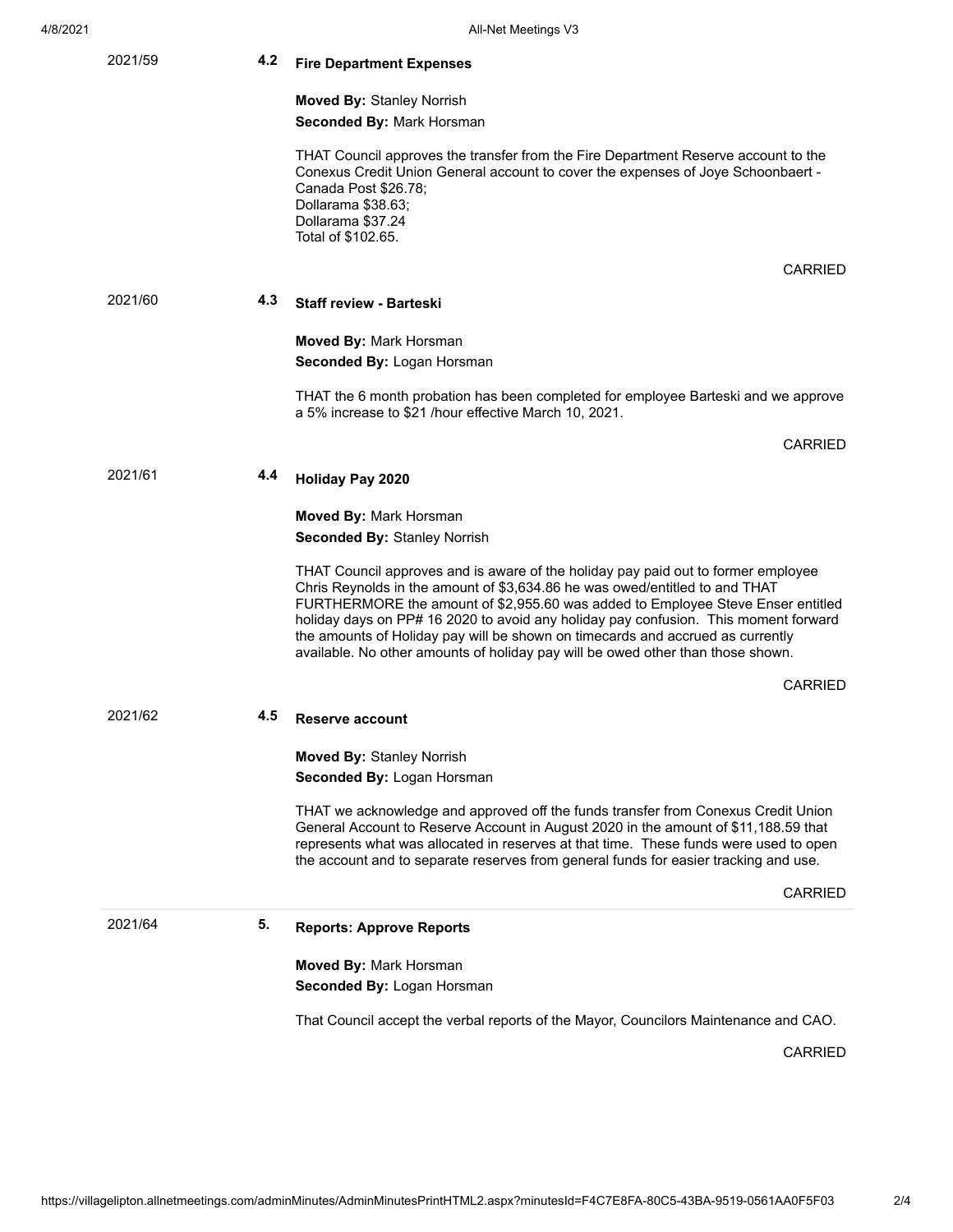| 2021/63 | 5.1 | <b>Notary Public</b>                                                                                                                                                                     |  |  |
|---------|-----|------------------------------------------------------------------------------------------------------------------------------------------------------------------------------------------|--|--|
|         |     | Moved By: Logan Horsman<br><b>Seconded By: Stanley Norrish</b>                                                                                                                           |  |  |
|         |     | THAT Council approves the payment of \$200.00 and the purchase of a stamp for the<br>CAO to be a Notary Public and the services will be offered from the office for a fee of<br>\$10.00. |  |  |
|         |     | <b>CARRIED</b>                                                                                                                                                                           |  |  |
|         | 6.  | <b>Old Business:</b>                                                                                                                                                                     |  |  |
|         | 6.1 | Logo - updated                                                                                                                                                                           |  |  |
| 2021/64 | 6.2 | Mural on shop wall                                                                                                                                                                       |  |  |
|         |     | Moved By: Mark Horsman                                                                                                                                                                   |  |  |
|         |     | <b>Seconded By: Stanley Norrish</b>                                                                                                                                                      |  |  |
|         |     | THAT approval is provided for Emma Gebhart to paint a mural on the shop wall at the<br>cost of \$1,000.00.                                                                               |  |  |
|         |     |                                                                                                                                                                                          |  |  |
|         |     | <b>CARRIED</b>                                                                                                                                                                           |  |  |
|         | 7.  | <b>New Business</b>                                                                                                                                                                      |  |  |
|         | 7.1 | <b>Business cards</b>                                                                                                                                                                    |  |  |
|         | 7.2 | <b>Utility arrears</b>                                                                                                                                                                   |  |  |
| 2021/65 | 7.3 | <b>Tax arrears</b>                                                                                                                                                                       |  |  |
|         |     | Moved By: Logan Horsman                                                                                                                                                                  |  |  |
|         |     | <b>Seconded By: Stanley Norrish</b>                                                                                                                                                      |  |  |
|         |     | THAT TAXervice be authorized to begin proceedings on the following three (3) roll<br>numbers:<br>Roll #94 LOT 2-4 BLK 6 PLAN 62666<br>Roll#151 LOT 3 BLK 13 PLAN DD4894                  |  |  |
|         |     | Roll#224 PARCEL E 101717748                                                                                                                                                              |  |  |
|         |     | <b>CARRIED</b>                                                                                                                                                                           |  |  |